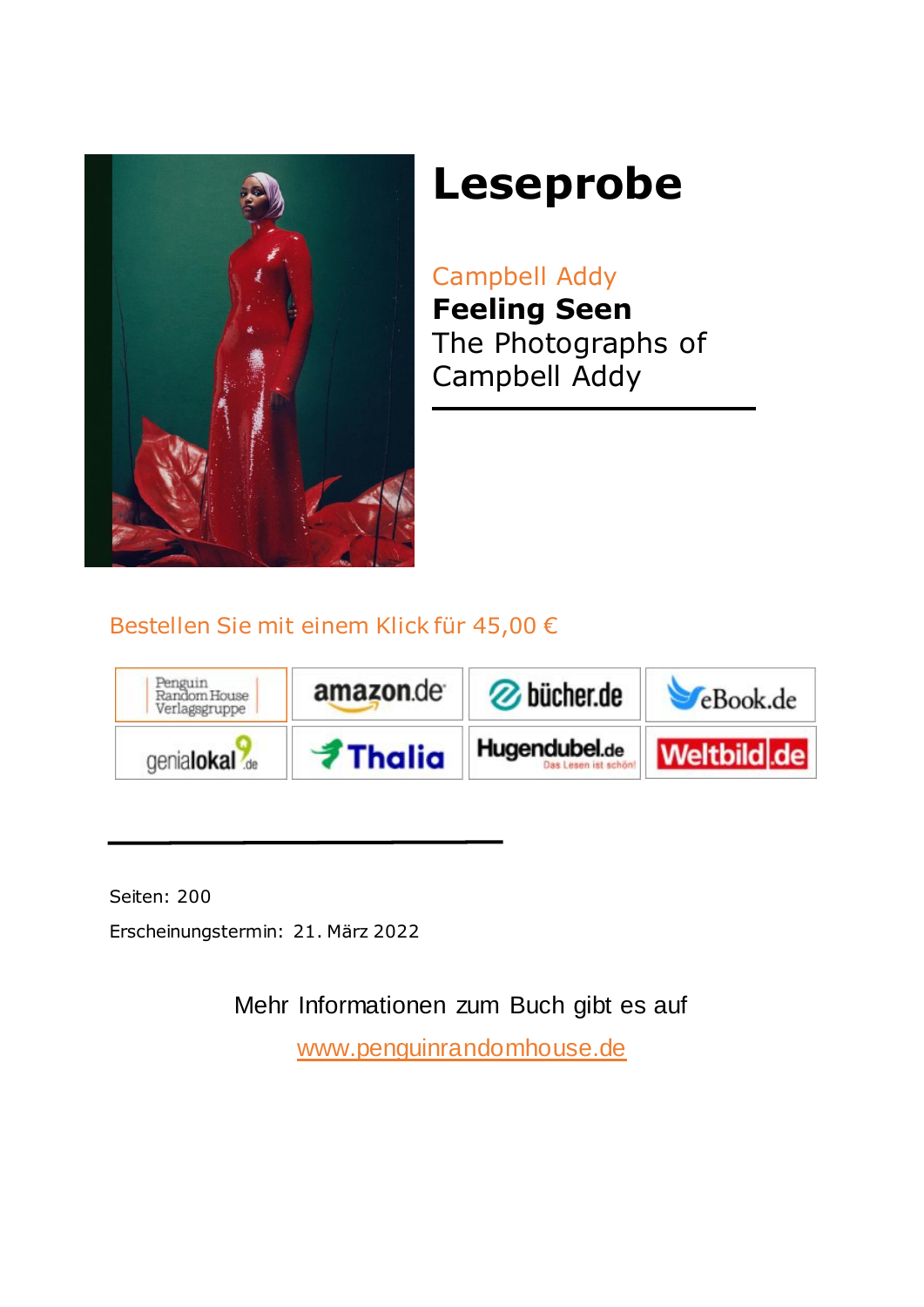## **Inhalte**

- [Buch lesen](#page-3-0)
- [Mehr zum Autor](#page-1-0)

## **Zum Buch**

**This first and only monograph of a rising star of the photography scene features work from major labels and magazines, outtakes from shoots, and newly commissioned texts by Edward Enninful and Ekow Eshun on the importance of authentic diversity behind and in front of the camera.**

From major portraits of the likes of Kendall Jenner, FKA Twigs, and Tyler, the Creator to cover shoots for leading magazines such as Time, Rolling Stone, and Garage, Campbell Addy has quickly become one of the most in-demand photographers of his generation. The book opens with a foreword by British Vogue's editor-in-chief, Edward Enninful, discussing the intersection of photography, race, beauty, and representation. This is followed by a broad selection of Addy's striking photographs, which range from prominent fashion and magazine commissions to candid portraiture. Quotes from leading Black figures including Naomi Campbell and Nadine Ijewere are woven between Addy's striking imagery, in which these trailblazing Black creatives reflect on the first time they felt seen in their industry. The book closes with a deeper exploration of Addy's more personal imagery and influences, paying tribute to the heritage of Black photographers through the work of Ajamu and James Barnor. In conversation with curator and writer Ekow Eshun, Addy balances his own experiences as a queer, Black photographer who left his Jehovah's Witness family home at sixteen with broader questions of identity, intimacy, and art which face many creatives today. Charged with energy, compassion and authenticity, this inaugural monograph signals a major talent whose influence and stature will only grow with time.

<span id="page-1-0"></span>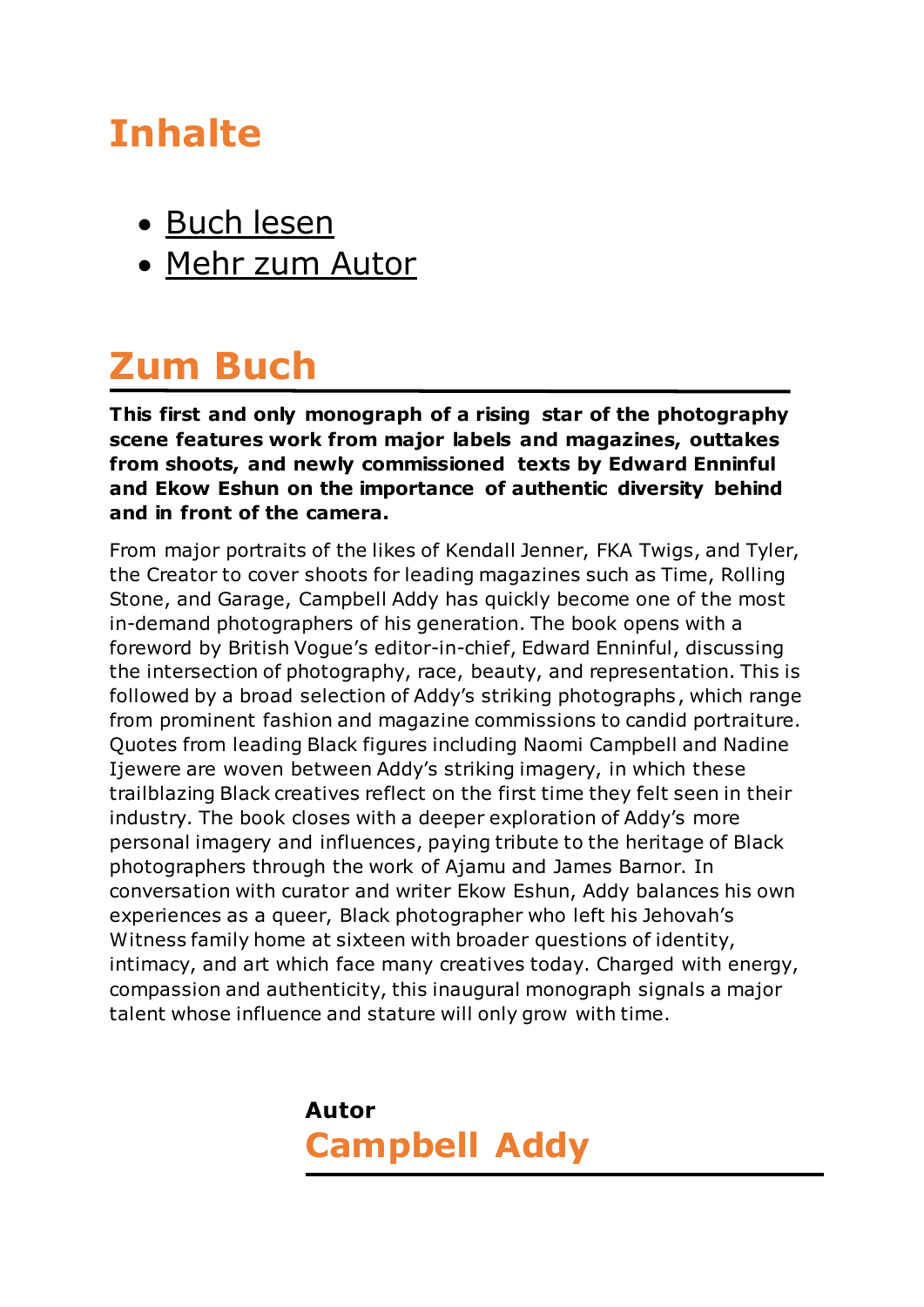Feeling Seen —— the photographs of Campbell Addy